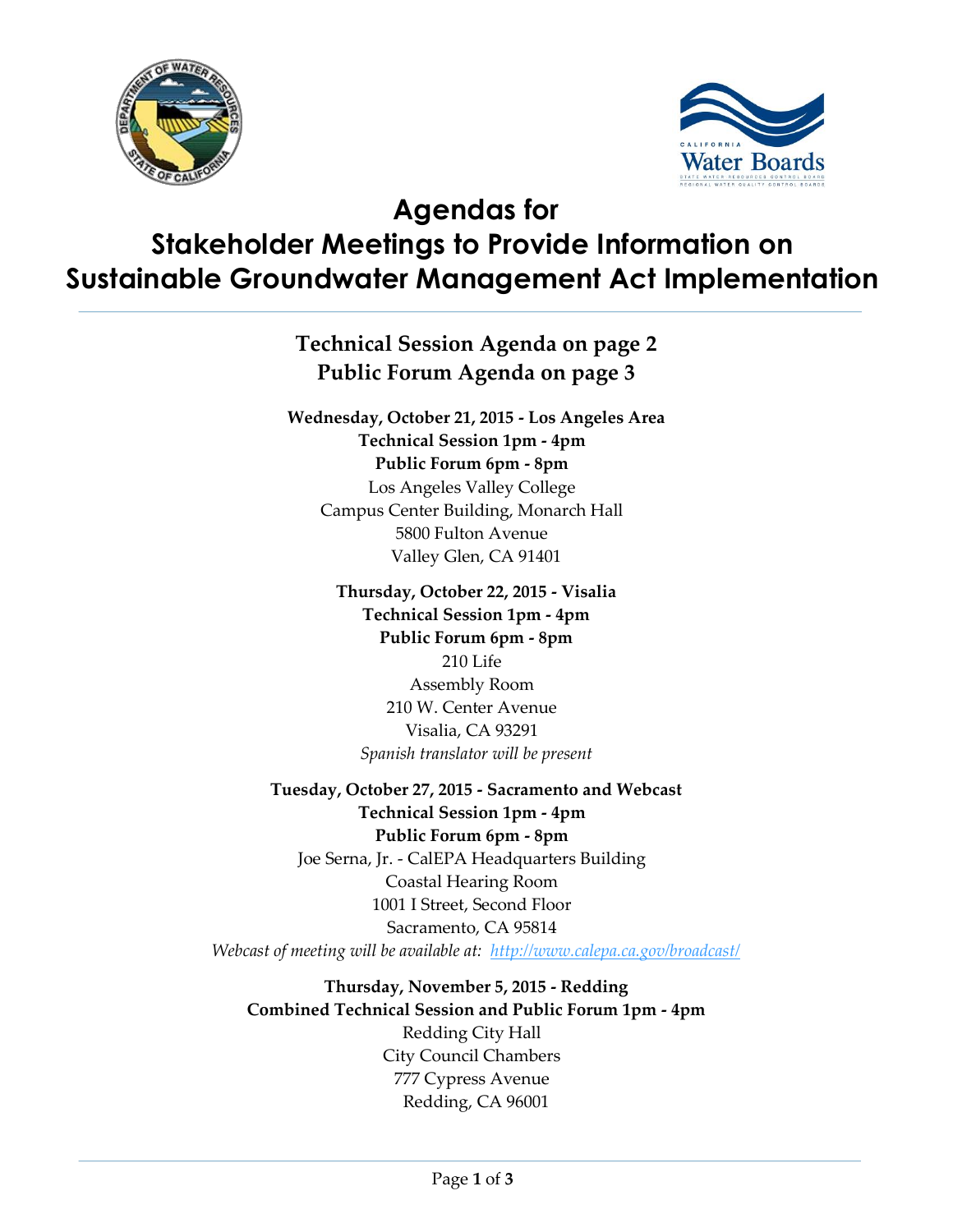



## **Sustainable Groundwater Management Act Technical Session for Local Public Agencies and Organizations**

#### **Welcome!**

The California State Water Resources Control Board (State Water Board) and the Department of Water Resources (DWR) are hosting this meeting to share information about the implementation of the Sustainable Groundwater Management Act (SGMA). The technical session is intended for representatives from entities that are eligible to form Groundwater Sustainability Agencies (GSAs) and other organized groups, staff of governing boards, and leaders of local public agencies and organizations.

#### **Meeting Agenda**

|                     | 1:00 - 1:10 Welcome and Meeting Overview                                                                                                                       |
|---------------------|----------------------------------------------------------------------------------------------------------------------------------------------------------------|
|                     | Erik Ekdahl, State Water Board                                                                                                                                 |
|                     | Rich Juricich, Department of Water Resources                                                                                                                   |
|                     | Facilitator                                                                                                                                                    |
|                     | 1:10 – 1:55 SGMA Overview, Implementation Requirements, and the State's Role<br>Erik Ekdahl, State Water Board<br>Rich Juricich, Department of Water Resources |
|                     |                                                                                                                                                                |
|                     | 1:55 – 2:30 Q&A: Clarifying Questions on SGMA<br>All / Facilitator                                                                                             |
| $2:30 - 2:45$ Break |                                                                                                                                                                |
|                     | 2:45 – 3:15 State Financial and Technical Assistance                                                                                                           |
|                     | Katheryn Landau, State Water Board                                                                                                                             |
| $3:15 - 3:40$       | Q&A: State Financial & Technical Assistance                                                                                                                    |
|                     | All / Facilitator                                                                                                                                              |
| $3:40 - 4:00$       | Discussion: SGMA Implementation in Local Basins<br>All / Facilitator                                                                                           |
|                     | What is the status of GSA formation in your basin?<br>$\bullet$<br>$M_{\rm tot}$ would a in implementing $C_{\rm L}$ (A) in your begin. What incights          |

- What's working in implementing SGMA in your basin? What insights would you share with others?
- What's difficult or challenging about implementing SGMA in your basin?
- How can the State help local agencies in implementing SGMA?
- 4:00 **Closing Statements--Thank You for Attending**